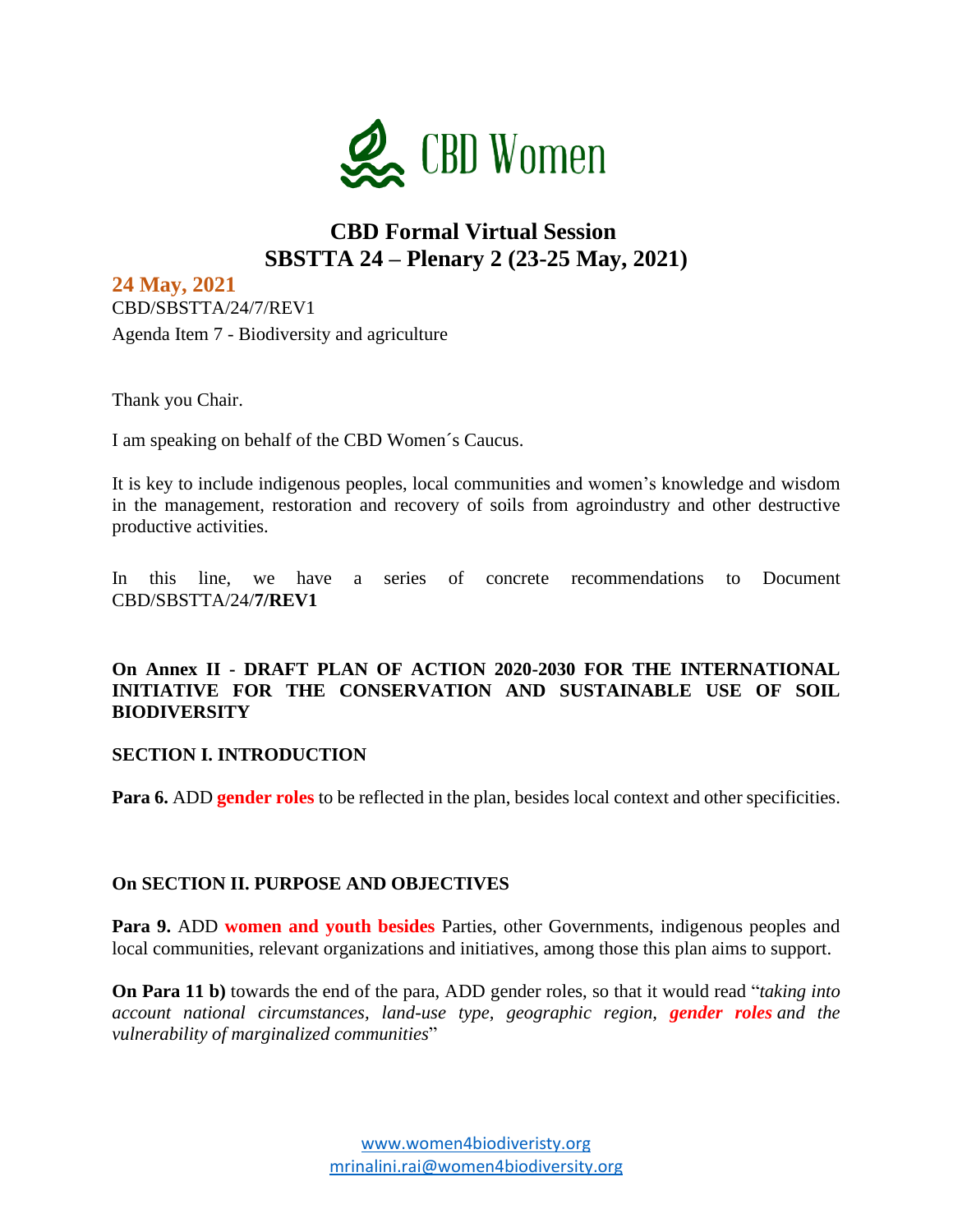

# **CBD Formal Virtual Session SBSTTA 24 – Plenary 2 (23-25 May, 2021)**

**24 May, 2021**  CBD/SBSTTA/24/7/REV1 Agenda Item 7 - Biodiversity and agriculture

## **On SECTION III SCOPE AND PRINCIPLES**

Para 14. ADD "women and youth" to relevant organizations, land owners and land managers, farmers, indigenous peoples and local communities and civil society.

**On Para 17**. ADD **indigenous peoples and local communities, women, youth and civil society**, while ensuring multi-stakeholder participation

## **On SECTION V. KEY ELEMENTS AND ACTIVITIES**

**Para 20 (b)** would read: "*Encouraging the use of sustainable soil management practices and restoration"*

### **On Element 1: Policy coherence and mainstreaming**

ADD **women and youth** to the Rationale, besides indigenous peoples and local communities, and all relevant stakeholders.

**Activity 1.6** would read "*Adopt policies that provide economic incentives to producers or property owners that implement practices that promote or increase the biodiversity of the soil, especially for indigenous peoples and local communities, women and youth, in developing countries*"

**On Element 2: Encouraging the use of sustainable soil management practices** ADD **and restoration** to the title of the element and ADD **women and youth** to the Rationale.

**On Activity 2.1** ADD restoration among sustainable practices, and ADD increase agroecological practices.

**And on Activity 2.4** ADD "**and agroforesty systems**" to the end of that para.

**FINALLY**